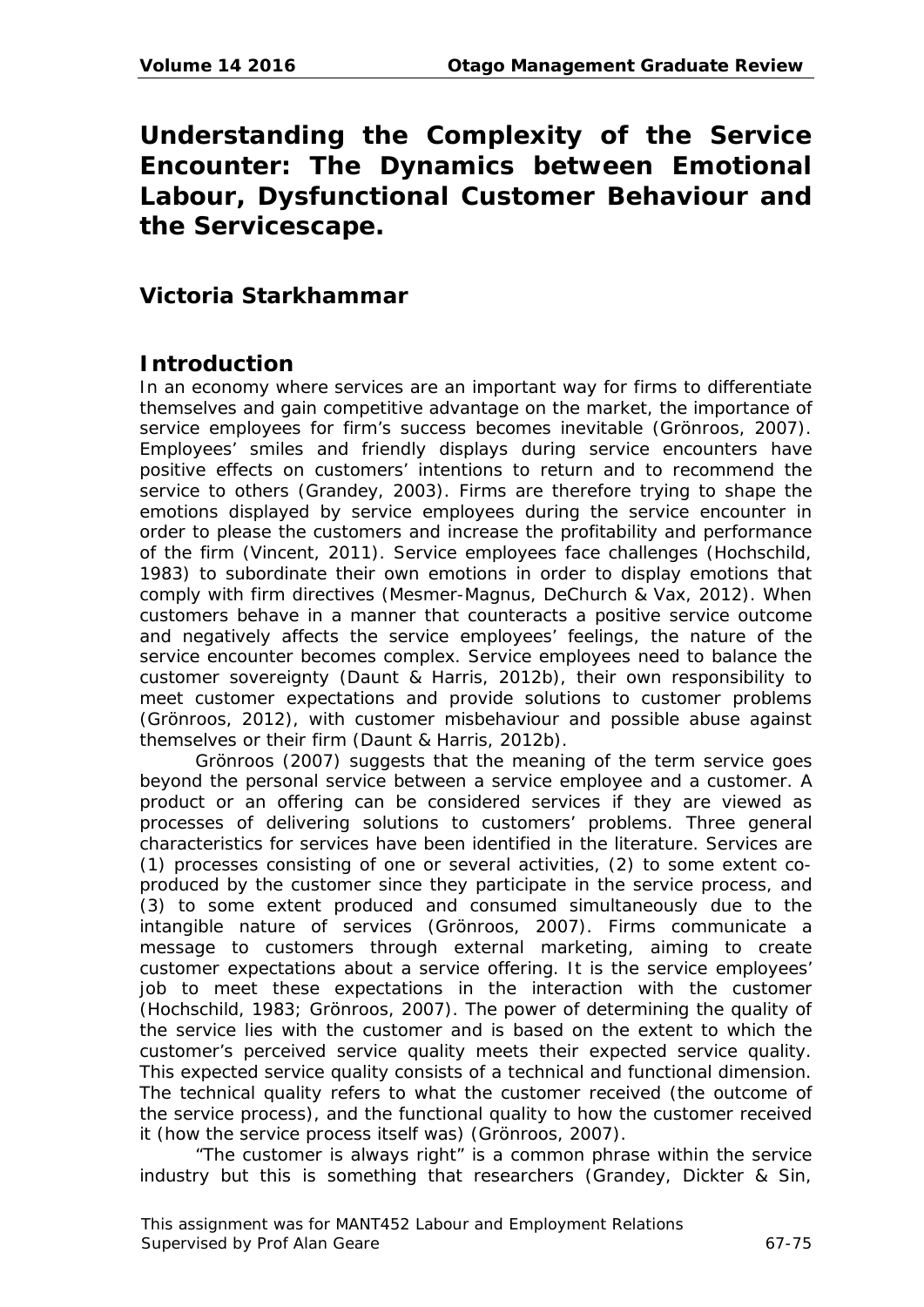2004; Harris & Reynolds, 2003) oppose. Customers do not always behave in a normative and functional manner, which has been highlighted in more recent service management and marketing literature. Dysfunctional customer behaviour, or customer misbehaviour, are terms comprising a large spectrum of norm breaking behaviours, such as vandalism, illegitimate complaining, physical violence or verbal abuse (Daunt & Harris, 2012a). Harris and Reynolds (2003, p. 145) define dysfunctional customer behaviour as "actions by customers who intentionally or unintentionally, overtly or covertly, act in a manner that, in some way, disrupts otherwise functional service encounters". Dysfunctional customer behaviour has several negative emotional effects on service employees, such as increased stress levels and emotional exhaustion. Frequent exposure to customer misbehaviour is also likely to result in absence from work and burnout (Grandey, Dickter & Sin, 2004).

Research streams examining the nature of emotional labour and its consequences have been identified as well as literature concerning the nature and the consequences of dysfunctional customer behaviour. The focus of this review will be on the service encounter, the process in which a service employee and a customer interact in order to co-create intangible values as solutions to the customer's problems. The objective is to summarize current research and offer a wider interpretation of the complexity of the service encounter.

#### **The Servicescape**

The behaviours of service employees and customers, and the dynamics between them, can be largely understood by embracing a contextual perspective (Bitner, 1992). This is because individual behaviours are dependent upon personal and situational factors, as well as the physical and social environment (Daunt & Harris, 2012b). The term "servicescape" is common in the service management and service marketing literature and refers to the context, the environment, in which a service encounter between a service employee and a customer is conducted (Bitner, 1992). Individuals' perceptions of the servicescape lead to subjective internal responses on cognitive, emotional and psychological levels. These internal responses affect the behaviours of the individuals. This means that the servicescape has an indirect impact on the behaviours of both service employees and customers by the individual internal responses it evoke (Bitner, 1992).

The servicescape consists of a physical and a social dimension (Daunt and Harris 2012a). The physical servicescape has an impact on customer behaviours by its effect on the five senses. Ambient conditions such as temperature, music, noise, air quality and cleanliness is one important factor of the physical servicescape. The functional aspect such as layout and furnishing of the servicescape is another influencing factor. Signs and symbols affect the customers' perception of the physical servicescape by its informative nature. They communicate firm image and guide customers in how to behave in the servicescape (Bitner, 1992).

The individual behaviours within the physical servicescape form the social aspect of the environment during the service encounter. The interactions between employees and customers, as well as between colleagues and fellow customers, constitute the social servicescape. One misbehaving customer can disturb another customers' service experience and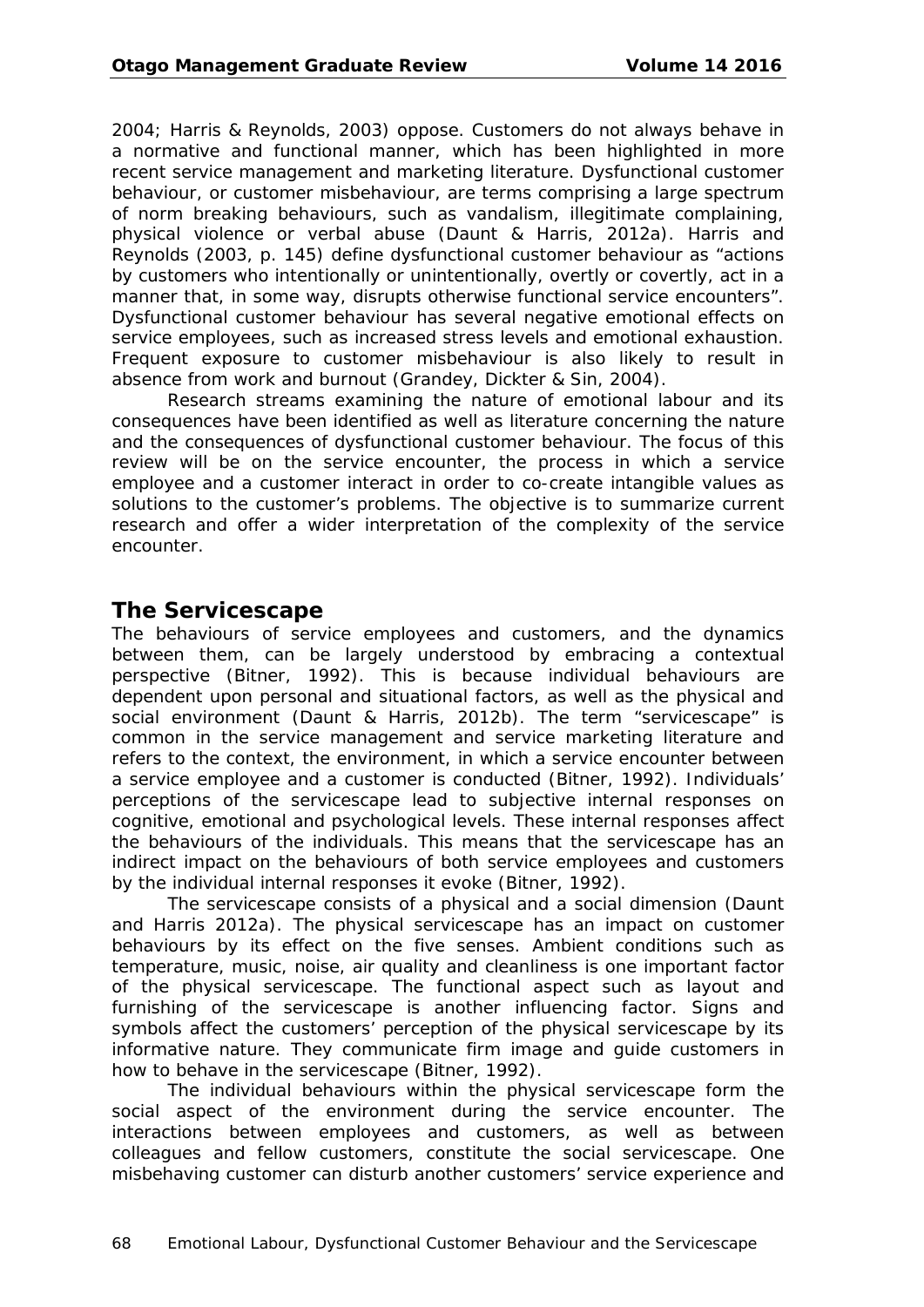by that evoke another dysfunctional behaviour. And in the same way that service employees have the ability to satisfy customers by having the appropriate behaviours, they can also cultivate customer misbehaviour by their manners and activities (Daunt & Harris, 2012).

## **Emotional Labour**

Vincent (2011) identified three key types of emotions that employees experience at work: involuntary feelings that they cannot control, an emotional ability to suppress, manipulate or evoke their feelings, and a normative commitment including attitudes, values and morals that are affecting their feelings and emotional ability. According to Hochschild (1983), the emotional style in delivering a service is in fact a part of the service itself. This means that displaying certain emotions becomes part of the service employee's job, and that these are somewhat regulated by the firm and the service offer communicated to the customers (Hochschild, 1983). Mesmer-Magnus, DeChurch & Vax (2012, p. 6) define emotional labour as "the process by which employees manage their true feelings in order to express organizationally desired emotional displays".

Service employees' feelings can be consistent with the emotional display/behaviour required by the firm, which means that that they can act in a way that feels natural to them. However, every service employee will occasionally experience that their feelings do not comply with the regulated emotional displays in the workplace (Grandey, 2003), which means that they need to either break display rules or regulate their feelings (Mesmer-Magnus, DeChurch & Vax, 2012). Two key strategies used by service employees to regulate their feelings are surface acting and deep acting (Hochschild, 1983). Surface acting refers to the supressing of one's own feelings and simulating emotional displays that comply with firm directives (Hochschild, 1983). The service employees modify their external appearance to display emotions aligned with firm expectations while their true feelings remain inconsistent with their displayed emotions (Mesmer-Magnus, DeChurch & Vax, 2012). Deep acting refers to the ability to self-induce the feelings that are demanded by the firm, rather than pretending to have those feelings (Hochschild, 1983). By internalizing the emotional rules the service employee can change the discording feelings and reach an emotional consonance state (Mesmer-Magnus, DeChurch & Vax, 2012). The level of effort needed from service employees in order to regulate their feelings depend upon the extent to which their genuine feelings differ from the desired emotional displays (Mesmer-Magnus, DeChurch & Vax, 2012).

Emotional intelligence refers to an individual's ability to identify, assess and regulate emotions (Biron & Veldhoven, 2012) and is defined by Salovey and Mayer (1990) as "the subset of social intelligence that involves the ability to monitor one's own and other's feelings and emotions, to discriminate among them and to use this information to guide one's thinking and actions" (as cited by Yin et al., 2013, p. 138). Emotional intelligence has been shown to have a positive relationship with deep acting but not with surface acting (Yin et al., 2013). The frequency of deep acting within a firm must therefore depend, at least to some extent, on the level of emotional intelligence that the service employees hold. Deep acting appears authentic to customers, which have a positive influence on the service encounter and the customer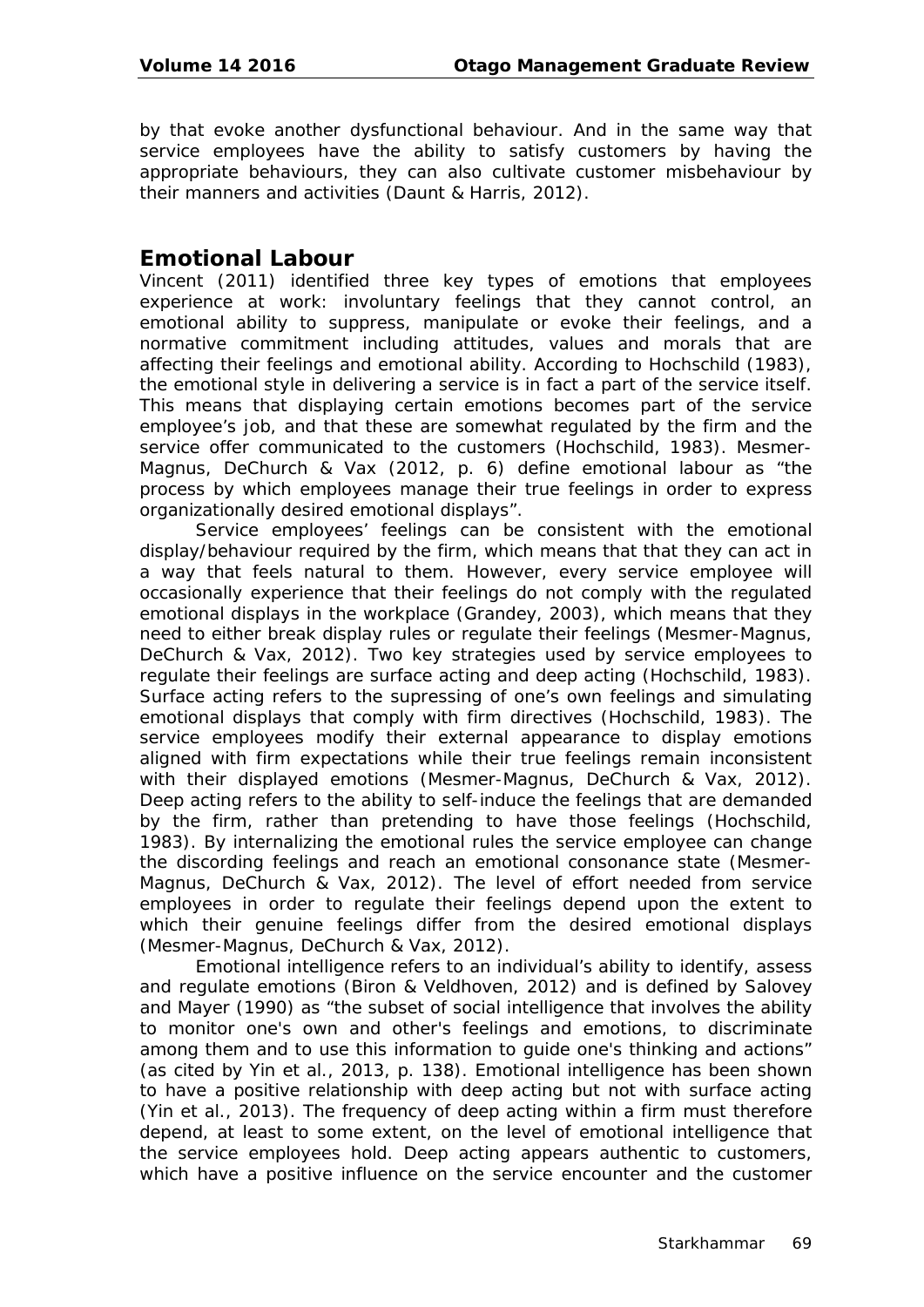satisfaction with it (Grandey, 2003), which should be of great interest for firms.

Emotional consonance enhances the service employees' feelings of personal accomplishment and decrease levels of work-related stress (Mesmer-Magnus, DeChurch & Vax, 2012). Grandey (2003) suggests that employees that are satisfied with their jobs are less likely to have to regulate their feelings in order to display firm desired emotions. Even though deep acting is associated with levels of employee effort, there is no significant connection between deep acting and emotional exhaustion. Service employees exercising surface acting are, on the contrary, more likely to have high levels of emotional exhaustion and that in its turn can have a negative effect on their performance in the service encounter and the customers' perception of it (Grandey, 2003). Active regulations of genuine feelings in order to produce fake emotional displays can decrease the employees' feelings of personal accomplishment, and lead to emotional exhaustion and reduced performance levels (Mesmer-Magnus, DeChurch & Vax, 2012).

#### **Dysfunctional Customer Behaviour**

Customer behaviours are not only influenced by the physical and social servicescape, but also by situational aspects and the personalities of the customers. Some personality traits are more strongly associated with dysfunctional customer behaviour than others, and traits often mentioned in literature about customer misbehaviour are Machiavellianism, aggressiveness, sensation seeking, consumer alienation, and self-esteem. Situational aspects that influence customer misbehaviour can be the customers' loyalty intentions towards the firm, or the customers' perceptions of opportunities and risks associated with conducting a dysfunctional behaviour (Daunt & Harris, 2012b).

Customer misbehaviour can be the outcome of negative perceptions of the physical and/or social servicescape. Dysfunctional customer behaviour can also be influenced by disaffection with service, the negative evaluations regarding the quality of a service encounter. The two key aspects of customer disaffection with service are dissatisfaction and inequity. Customer dissatisfaction refers to when the service received did not meet the customer's expectations. The evaluation of equity refers to the extent to which the customers consider themselves to have been treated fair and just during the service encounter. The levels of perceived dissatisfaction and inequity are shown to be strongly linked to what extent the customers tend to misbehave. The more disaffection they feel the more norm breaking their behaviour (Daunt & Harris, 2012a).

The three key motives for customer misbehaviour are financial gain, ego gain, and revenge. Customers misbehaving for financial gain are motivated by the acquisition of assets of some form, monetary or physical. Dysfunctional customer behaviour that is executed for perceived ego gain is motivated by a need for self-worth, to feel positively about ones' self or to feel that others respect ones' self. Customer misbehaviour underpinned by revenge is motivated by the individuals desire to vengeance over a service employee or the organisation in general (Daunt & Harris, 2012b).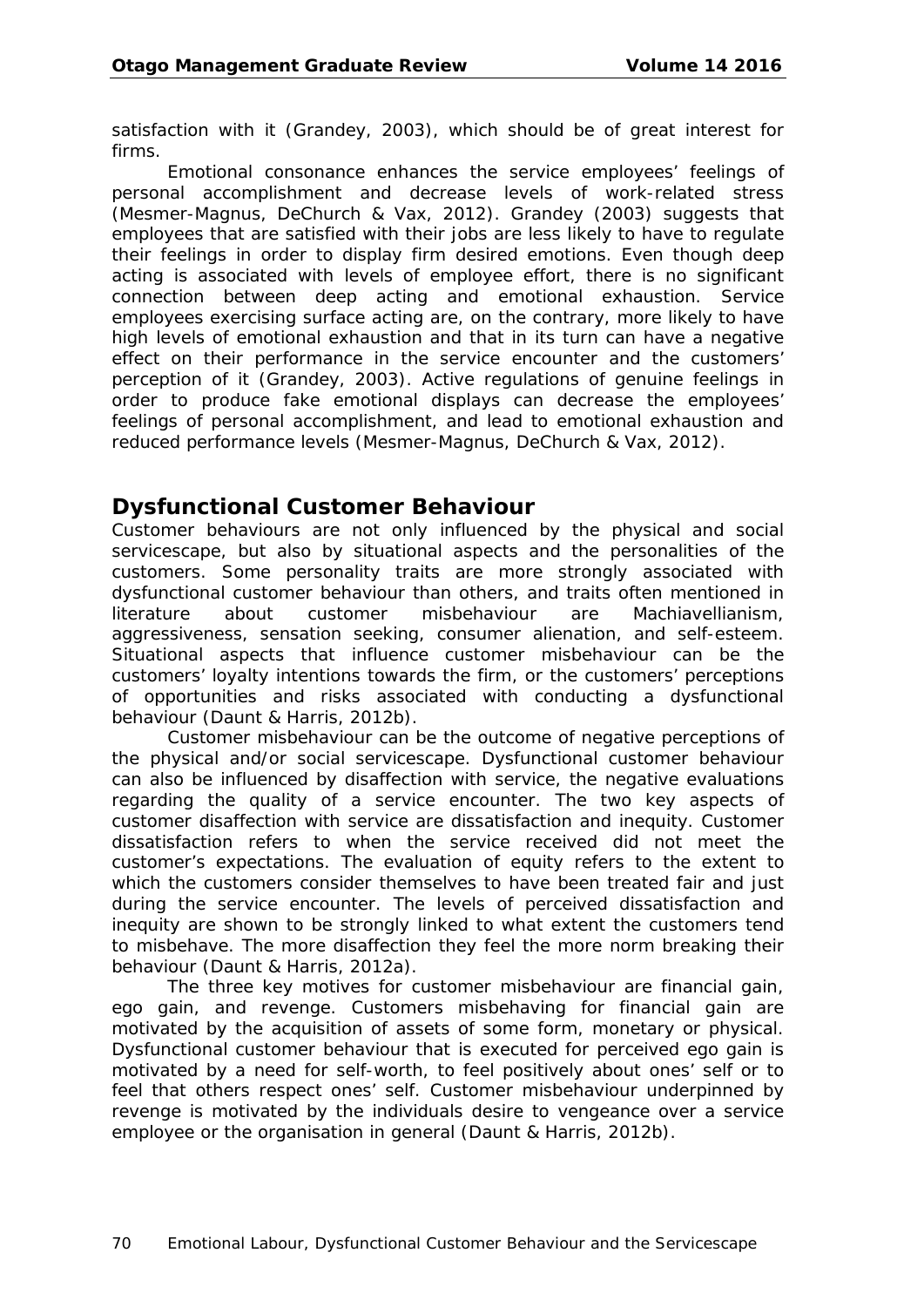#### **Consequences of Dysfunctional Customer Behaviour**

Dysfunctional customer behaviour has consequences for service employees, fellow customers and for firms. Employees can suffer from long lasting psychological effects, such as feeling degraded and stressed, and from more short-term negative effects on their emotional state. From an employee perspective, sustained customer misbehaviour can have different outcomes for the service employees depending on its intensity. A mild form of dysfunctional customer behaviour can have a positive impact on the team spirit between the service employees, since it evoke sympathetic and supportive behaviours. More severe customer misbehaviour is likely to have a negative impact on the service employees' morale and motivation to perform in future service encounters. Exposure to extreme dysfunctional customer behaviour can result in a desire by service employees to retaliate and take revenge. Some kinds of customer misbehaviour can have direct physical (tangible) consequences on the service employees, such as customer violence towards them or their personal property (Harris & Reynolds, 2003).

Dysfunctional customer behaviour increases the likelihood that fellow customers will attain negative attitudes towards the service employees within the firm in question, and complain about the service received. Customer misbehaviour is also likely to have a negative effect on fellow customers' perceived satisfaction with their service experience. From a firm perspective, dysfunctional customer behaviour is associated with both direct and indirect financial costs. Direct costs are everything related to damage to firm property, thefts or illegitimate claims by customers, and costs of legal nature. Indirect costs refers to the increased workload for service employees, financial costs for recruiting and training service employees, as well as the cost related to reduced staff retention. There is also indirect financial through the negative influence customer misbehaviour has on fellow customers satisfaction with the service and their loyalty towards the firm (Harris & Reynolds, 2003).

#### **Dealing with Dysfunctional Customers**

Some people are higher in negative affectivity than others, which means that they are more likely to have a generally negative view on the world and perceive ambiguous comments as negative. Employees high in negative affectivity are more likely to report higher numbers of aggressive customers, which can be explained by their tendency to evoke aggression from customers. The employee's perceived job autonomy and freedom concerning job tasks has been shown to have a significant relationship with to what extent they perceive aggressive customers as stressful. The more positive the employee and the more he or she perceives themselves to have high job autonomy, the less stressed they tend to become from dealing with hostile customers. Service employees that experience customer aggression as highly stressful are more likely to engage in surface acting and to experience emotional exhaustion. Service employees that experience customer aggression as mildly stressful, on the other hand, are more likely to engage in deep acting (Grandey, Dickter & Sin, 2004).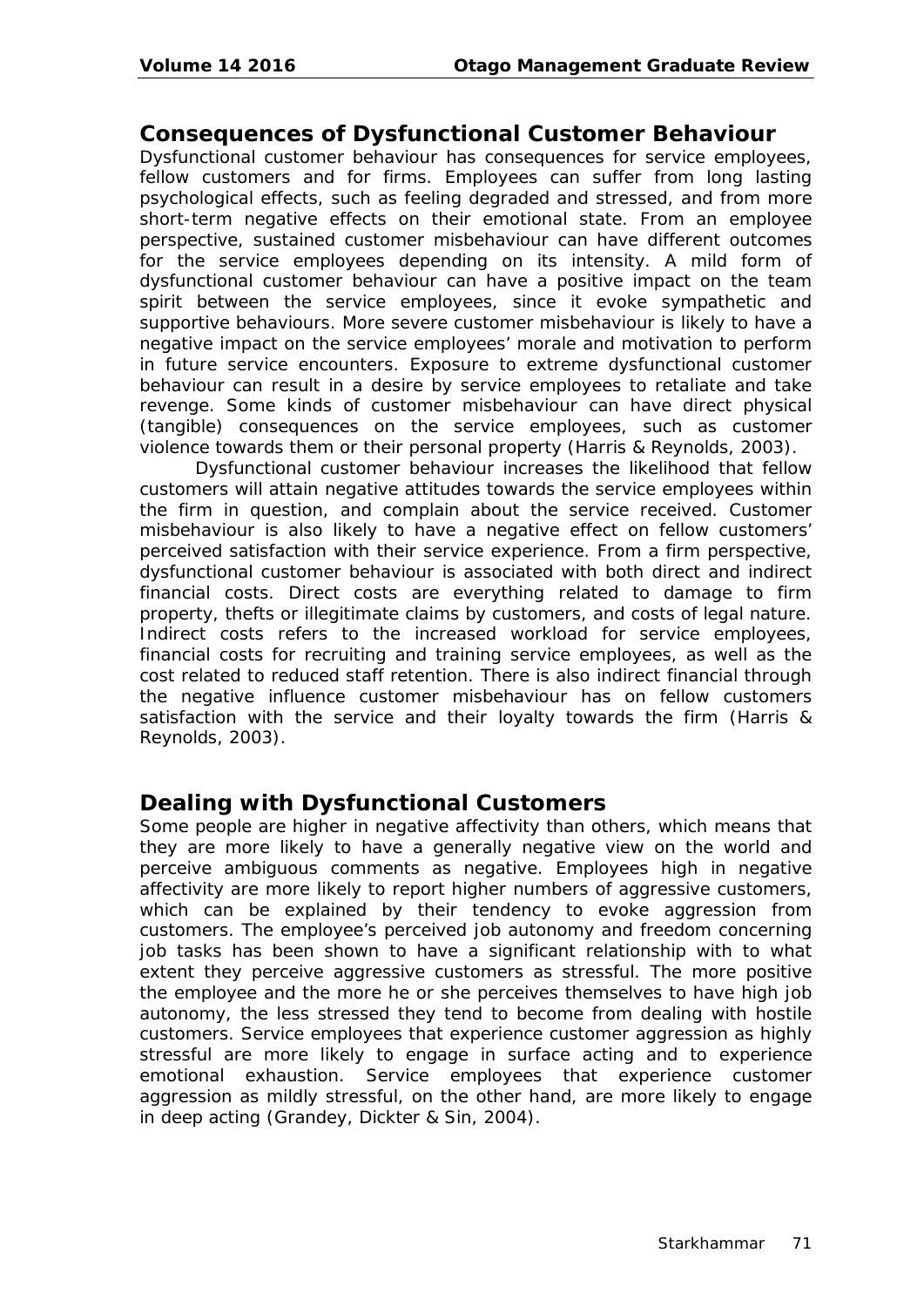#### **Discussion**

The intentions of businesses, regardless of profit goals, are to offer something of value to the market and generate revenue. If the revenue does not cover the expenses associated with running the business, there is no point in sustaining it. So what happens when the firm offerings are no longer limited to tangible goods and the value that customers pay for is to some extent intangible interactive processes aiming to solve customer problems and satisfy their needs? Firms today sell well-planned packages of tangible and intangible values with the help of regulated employee emotional displays and behaviours. It is the service employees' job to perform high quality service encounters and meet the customers' expectations.

A simplified way of looking at the service encounter is that firms communicate promises to the customers by external marketing and make sure that the service employees have the right knowledge and motivation to keep these promises in the interaction with the customers. The customers will then perceive the service quality as good and will likely come back to relive the service, and bring their friends with them (Grönroos, 2007). The reality is not that simple and the current review has focused on three key aspects of the service encounter that is critical to long-term success for firms: (1) the role of the physical and social servicescape in the service encounter, (2) the complex nature of emotional jobs and the emotional labour that service employees need to exercise in order to meet the firms' directives, and (3) the dysfunctional customer behaviours that service employees are exposed to on a regular basis.

The power of determining the service quality lies with the customers. Since the service quality is determined by how well the customers' subjective experiences of the service encounter match their expectations, the service employees need to attempt to understand the customers and satisfy their needs. This puts a lot of pressure on the service employees since they have to manage not only their own feelings but also try to manage the customers' feelings in order to make their experience of the service match their expectations. A problem with customers' expectations is that their perceived service quality is central to the success of firms, yet their expectations for services are not always fair and realistic. This means that service employees face problems in their attempts to meet these customer expectations.

While customer misbehaviours have direct negative effects on the service encounter by the disruptive and norm-breaking nature of those behaviours (Harris & Reynolds, 2016), they also have indirect negative effects on the service encounter by its negative impact on the service employees' genuine feelings (Grandey, Dickter & Sin, 2004). The more the service employees' real feelings differ from the emotional displays expected, the more challenging it is for them to perform in the service encounter (Mesmer-Magnus, DeChurch & Vax, 2012). Employees who experience high stress levels from misbehaving customers are more likely to use surface acting than deep acting (Grandey, Dickter & Sin, 2004). This, in relation to the fact that surface acting tends to fail to convince customers of the authenticity of the emotions displayed and lead to negative perceptions of the service quality (Grandey, 2003), leads to the conclusion that surface acting does not belong within a functioning and successful service encounter. Emotional labour does not have to be a problem if the service employees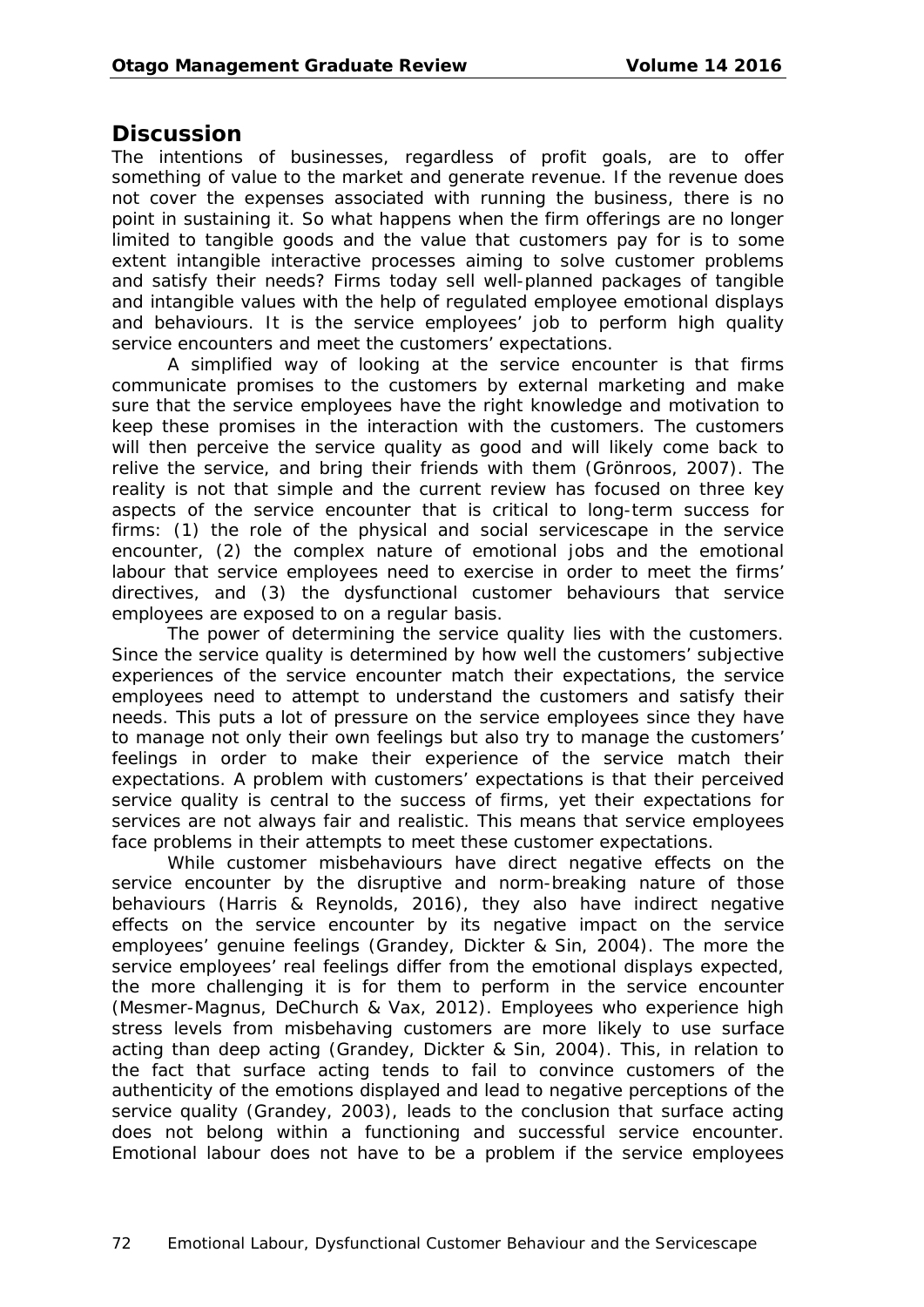have the ability to internalize emotions and regulate undesired feelings during the service encounter by deep acting.

Customers' disaffection with service (Daunt & Harris, 2012a) can be related to their subjective perceptions of bad service quality (Grönroos, 2007). Feelings of disaffection towards a service are positively related to dysfunctional customer behaviour (Daunt & Harris, 2012a), yet not all customers misbehave when they are dissatisfied with the service provided. Even though some personality traits are more strongly connected to dysfunctional customer behaviour than others, situational factors are important influencing factors as well (Daunt & Harris, 2012b). Customers loyal to a firm (Daunt & Harris, 2012b) might, on one hand, be more forgiving in the case of a service failure because they have a strong relationship to the firm. On the other hand, a loyal customer could be more disappointed than a non-loyal customer because he or she had much higher relative expectations based on previous experiences with the firm. The characteristics of the physical and social servicescape (Bitner, 1992), as well as the possibilities and risks (Daunt & Harris, 2012b) within it that the customers perceive are associated with a dysfunctional behaviour, are also situational aspects that determine customer behaviours.

The servicescape plays an important role concerning the internal responses, the true feelings, of both the employees and the customers (Bitner, 1992), and those internal responses vary depending on the individuals' subjective perceptions. Every service encounter unfolds within the physical servicescape and becomes a part of the social servicescape at the same time. Internal emotional responses turn to behaviours that affect the internal responses of individuals within the social servicescape. These emotional responses translate into behaviours and it continues like that. In the same way as a positive behaviour can cultivate by the positive internal responses it generates, it can severely disturb not only the current service encounter but also parallel and future ones. Customer misbehaviour can provoke employees to break display rules and act on their true feelings, and by that the service employees can evoke even more aggressive behaviours from the customers.

### **Implications for Firms**

In order to avoid negative spirals of failing service encounters, firms need to hire employees low on negative affectivity and with values and attitudes similar to the firms, in order to increase the chance that the service employees' feelings will be consistent with the emotional displays desired by the firm and expected by the customers. Employees high in emotional intelligence are preferable because of their ability to regulate their feelings at times when they differ from desired emotional displays. Firms should make sure to not only motivate and educate employees concerning the service offering, but also train them in managing their feelings and to practice deep acting during the service encounter. This would not only make customers more satisfied and less likely to misbehave, but would also increase their own job satisfaction and by that reduce the need to regulate their feelings at all. The risk that customers want to retaliate for failed service encounters should also be reduced by displayed authentic employee emotions.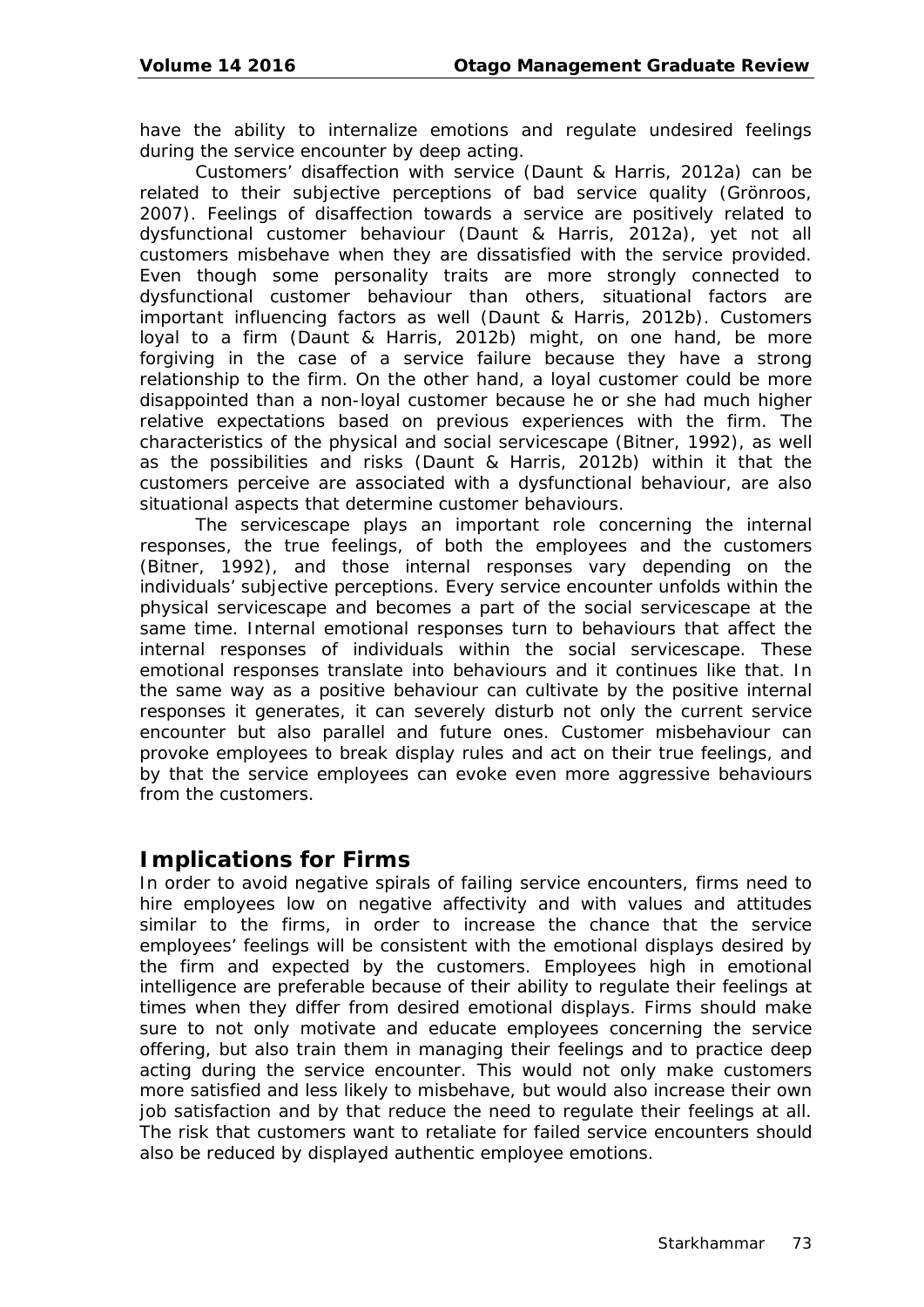By taking effort in good security solutions for the servicescape, intentional customer misbehaviour can be reduced since the customers will perceive a higher risk associated with a dysfunctional behaviour. Firms can use the physical servicescape and the employees to communicate desired customer behaviours and, by that, avoid unintentional dysfunctional behaviour and reduce negative internal customer responses due to lack of clarity in the service process. Firms should also understand the problems that arise when the external message communicated to customers are not realistic in relation to what the service employees can perform. It is better for firms to communicate a message that creates customer expectations that the firm can meet rather than initiating expectations that will leave the customers unsatisfied with experienced service quality.

### **References**

- Bitner, M.J. (1992). Servicescapes: The impact of physical surroundings on customers and employees. *Journal of Marketing*, *56*(2), 57–71. DOI: 10.2307/1252042
- Biron, M., & van Veldhoven, M. (2012). Emotional labour in service work: Psychological flexibility and emotion regulation. *Human Relations, 65*(10), 1259-1282. DOI:10.1177/0018726712447832
- Daunt, K., & Harris, L. (2012a). Exploring the forms of dysfunctional customer behaviour: A study of differences in servicescape and customer disaffection with service. *Journal of Marketing Management*, *28*(1-2), 129-153. DOI: 10.1080/0267257X.2011.619149
- Daunt, K., & Harris, L. (2012b). Motives of dysfunctional customer behavior: an empirical study. *Journal of Services Marketing*, *26*(4), 293-308. DOI: 10.1108/08876041211237587
- Grandey, A. A. (2003). When ''The show must go on'': Surface acting and deep acting as determinants of emotional exhaustion and peer-rated service delivery. *[Academy of Management Journal, 46](http://www.jstor.org.ezproxy.otago.ac.nz/stable/30040678)*, 86–95. Retrieved from

<http://www.jstor.org.ezproxy.otago.ac.nz/stable/30040678>

- Grandey, A., Dickter, D., & Sin, H-P. (2004). The customer is not always right: Customer aggression and emotion regulation of service employees. *Journal of Organizational Behavior*, 25(3), 397-418. DOI: 10.1002/job.252
- Grönroos, C. (2007). *Service management and marketing: Customer management in service competition*. West Sussex: Lexington Books.
- Harris, L., & Reynolds, K. (2003). The consequences of dysfunctional customer behaviour. *Journal of Service Research*, *6*(2), 144-161. DOI: 10.1177/1094670503257044
- Hochschild, A. (1983) *The managed heart: The commercialization of human feeling*. Berkeley: University of California Press.
- Mesmer-Magnus, J., DeChurch, L., Vax, A. (2012). Moving emotional labor beyond surface and deep acting: A discordance-congruence perspective. *Organizational Psychology Review*, *2*(1), 6–53. DOI: 10.1177/2041386611417746
- Vincent, S., (2011). The emotional labour process: An essay on the economy of feelings. *Human Relations, 64*(10), 1369-1392. DOI: 10.1177/0018726711415131